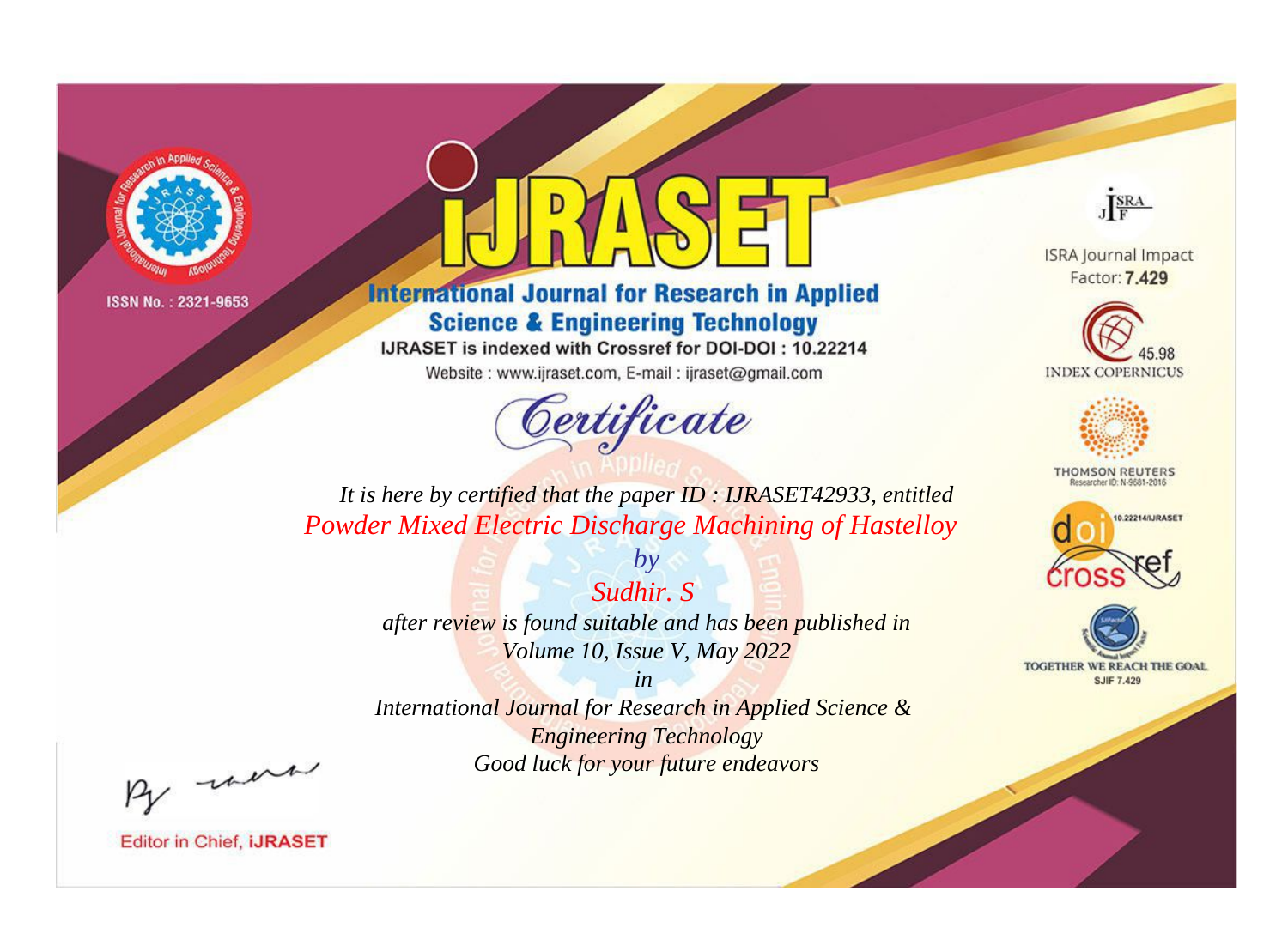

# **International Journal for Research in Applied Science & Engineering Technology**

IJRASET is indexed with Crossref for DOI-DOI: 10.22214

Website: www.ijraset.com, E-mail: ijraset@gmail.com



JERA

**ISRA Journal Impact** Factor: 7.429





**THOMSON REUTERS** 



TOGETHER WE REACH THE GOAL **SJIF 7.429** 

*It is here by certified that the paper ID : IJRASET42933, entitled Powder Mixed Electric Discharge Machining of Hastelloy*

> *Angeshwaran E after review is found suitable and has been published in Volume 10, Issue V, May 2022*

*by*

*in* 

*International Journal for Research in Applied Science & Engineering Technology Good luck for your future endeavors*

By morn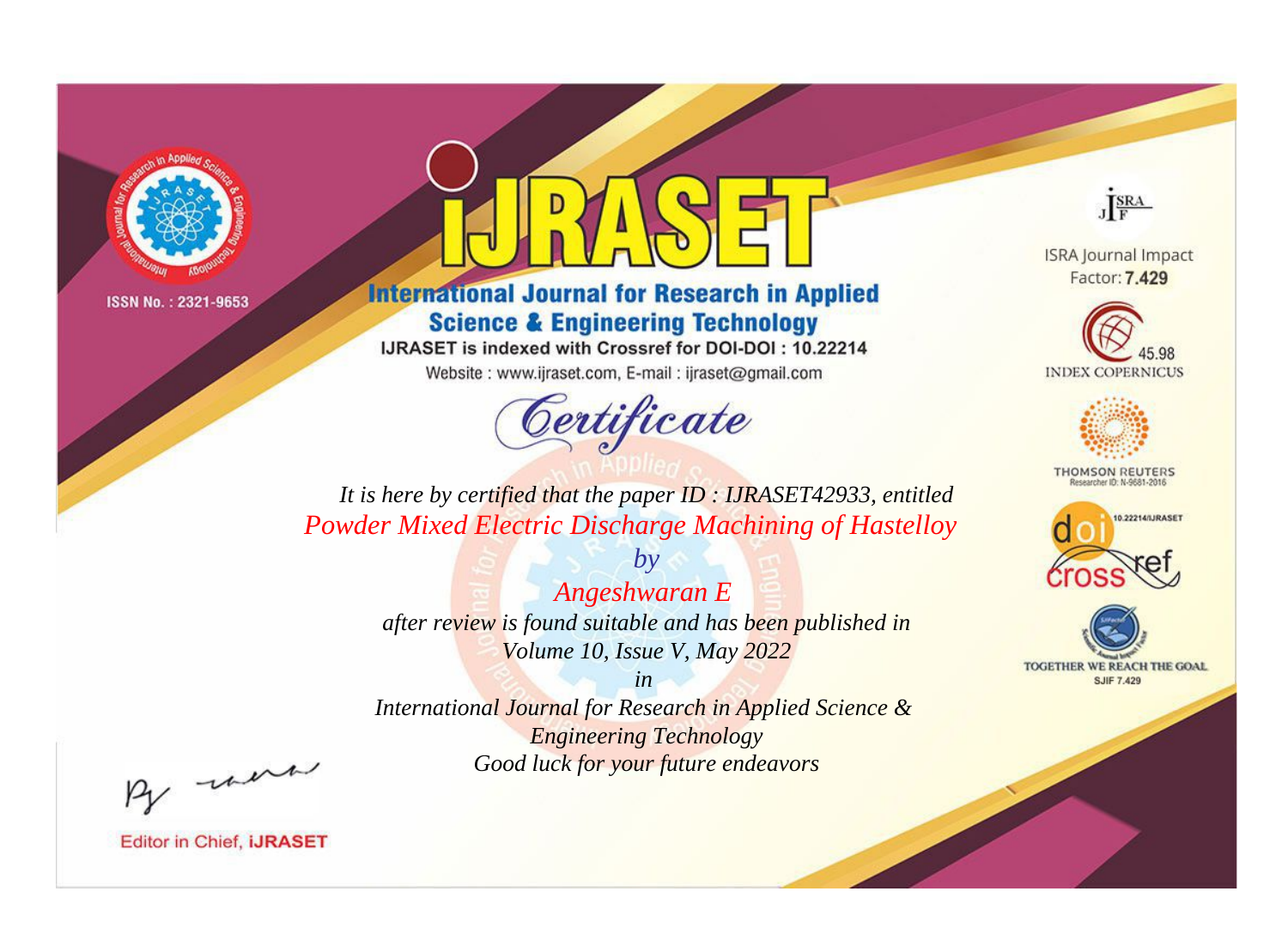

# **International Journal for Research in Applied Science & Engineering Technology**

IJRASET is indexed with Crossref for DOI-DOI: 10.22214

Website: www.ijraset.com, E-mail: ijraset@gmail.com



JERA

**ISRA Journal Impact** Factor: 7.429





**THOMSON REUTERS** 



TOGETHER WE REACH THE GOAL **SJIF 7.429** 

*It is here by certified that the paper ID : IJRASET42933, entitled Powder Mixed Electric Discharge Machining of Hastelloy*

> *Sathiya Prakash N after review is found suitable and has been published in Volume 10, Issue V, May 2022*

*by*

*in* 

*International Journal for Research in Applied Science & Engineering Technology Good luck for your future endeavors*

By morn